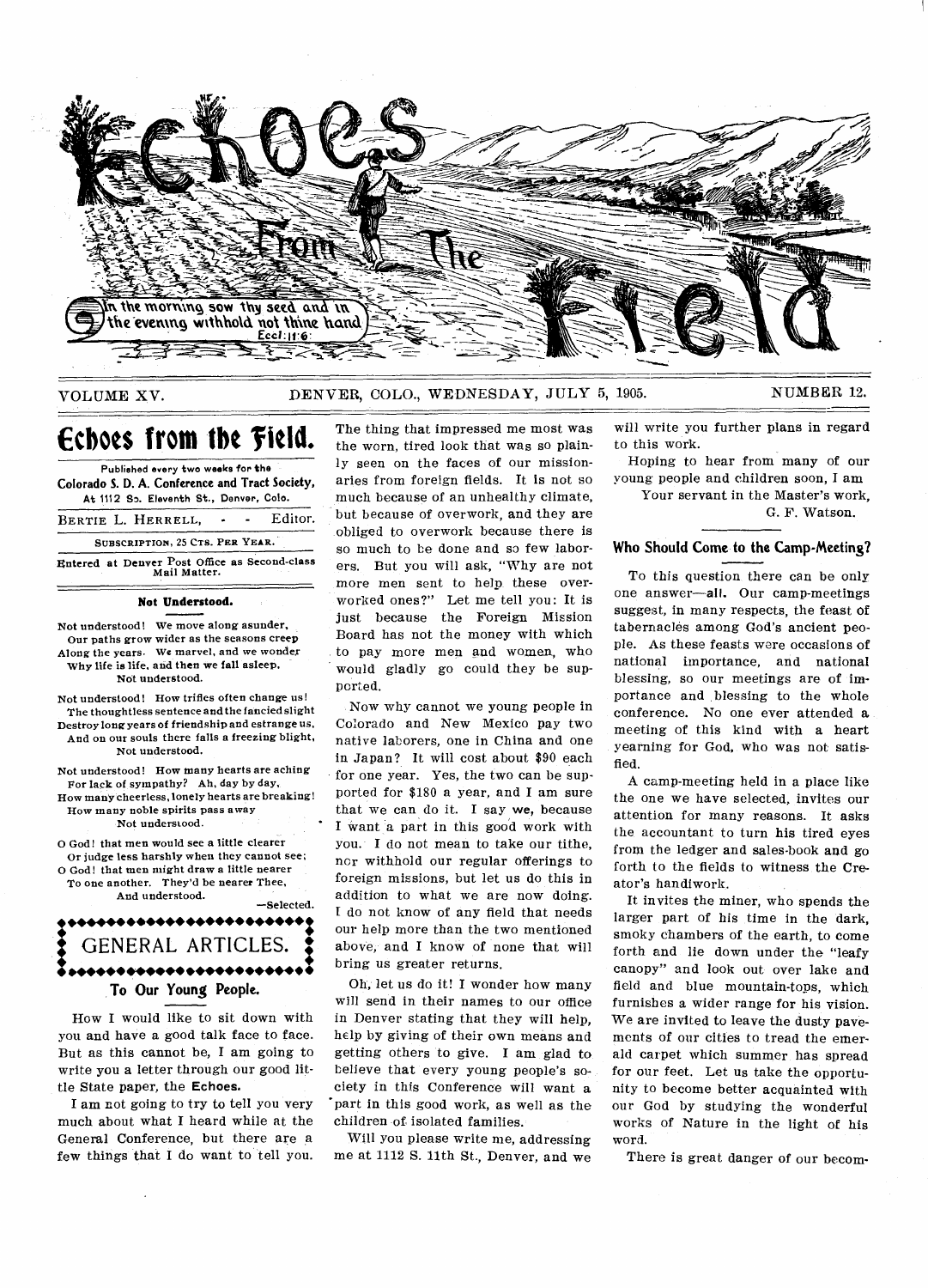#### ECHOES FROM THE FIELD.

ing so engrossed with worldly affairs that our faith becomes weakened, our spiritual vision abridged, and the Christian graces within us dwarfed. We are eyeing too sharply our present cities, houses and lands—in other words, we become spiritually nearsighted, and the far-off world fades away. The camp-meeting will prove an excellent opportunity and help to adjust that part of our spiritual nature, which has become deranged, and arrange it according to the celestial standard; it will help us to take our eyes from temporal things and train them for far-reaching vision.

Unless, therefore, you are prevented from coming by sickness, or have reached the point where you say, "I am rich and have need of nothing," there is no excuse for not attending this camp-meeting. Let us begin to lay our plans in time, asking the Lord to prepare our hearts for this blessing.

S. F. Svenssen.

# **Our Coming State Meeting.**

Dear Brethren and Sisters of the Colorado Conference: Once more I write you in regard to our soon coming State meeting, which is to be held in the city of Denver, Colo., Aug. 17-27, 1905. We have secured a most beautiful spot on which to pitch our camp, known to the people of Denver as Rocky Mountain Lake Park, situated in North Denver. The park is all fenced with a high board fence and has plenty of good shade, and is well lighted by electricity. The conveniences already on the ground will save the conference much labor and expense. Street car service is good, and will carry all passengers to the gate of the park. But all these things will avail nothing without the assembling og God's people in his name. Many will remember our good meeting at Longmont last year, but, dear ones, the meeting last year should only be a stepping-stone to our coming meeting. Greater demands are upon us than there were one year ago, the end of all things so far as the world is concerned is one year nearer, and the question may be asked by each of us, "Is our work one year nearer finished, or have we the time to redeem?" Brethren and sisters, let us make the most of this meeting. Good help will be with us from the general conference. More will be said later.

Your servant,

G. F. Watson.

**• ••••••••••••••••••••••••1 • • • FIELD REPORTS. 4 • • •••••• •••••• •••••• \*••••• • Western Slope.** 

I helped Elder Spring two weeks in his meeting near Grand Junction. He has some interest there and is following it up. I came to this place last Thursday and am just beginning a series of meetings. Maynard is four miles west of Fruita. We will not pitch a tent on the Western Slope until after camp-meeting on account of the interest at Grand Junction, but will endeavor to do all we can to speed the message until that time. Pray for the work here. Wm. Kennedy.

# **Rocky Ford.**

The waters were troubled with us again last Sabbath when I had the the privilege of burying two precious souls in baptism with their Lord. There are others almost persuaded. Monday, June 19th, we began our tent meeting in La Junta, which had been delayed nearly two weeks on account of a torn tent. However, the time has not been entirely lost, as Brother Wm. F. Hills has been on the ground and working up an interest in the meetings. The outlook is encouraging in La Junta. Geo. M. Alway.

### **New Mexico.**

The work is onward at Albuquerque. Three have recently been baptized and added to the church.

Several others will unite as soon as  $\cdot$ they can obtain their church letters. One family has just begun to keep the Sabbath at Estancia. It was my privilege last Sabbath to hold quarterly meeting with the church at Alamogordo. Several have moved from there, still the others are of good courage. They have bought a lot and expect to build a church this fall. By the time this reaches you I hope to be engaged in tent work with Eider Richards at Raton. Remember us and the work there when you pray.

H. L. Hoover.

# **District 3.**

Last Sabbath three that I baptized recently were added to the Farmington church, and on Sunday two more

were buried with their Lord in the watery grave; others will follow in the near future. Some of the old members are moving away, but it does not discourage us, because we feel that they will spread the truth as they go, and the places they leave vacant will be filled by new ones. Our relations with those not of our faith in Farmington have been very pleasant. The Presbyterian minister has often attended our services, and I have helped them in return whenever the opportunity pre sented itself. When I spoke to this brother about some of his members joining our church, he said that if they believed as we did they ought to belong to our church, and he would give them a letter. The many pleasant hours that I have spent with this minister in studying the Bible has helped greatly to make my work in Farmington enjoyable; and though we do- not agree on all points of doctrine, it is good to feel that we have each other's prayers.

I have moved my family to Alamosa, Colo., and will make this our headquarters for a short time.

Brother Bates is laboring in and around Bayfield.

Monte Vista is expecting a church school again next winter. The scattered members seem to be all of good courage. Personally, I can say mine was never better. To the Lord be all<br>the praise. M. Mackintosh. M. Mackintosh.

### **Campion, Colorado.**

Perhaps a word of explanation for . me will not be out of place. Several have asked me if I have given up conference work. I am glad to say that I have not, nor do I intend to do so till Jesus comes and says, "Well done." For some time I have been embarrassed financially, and this has interfered more or less with my work, and so this summer I have taken ten boys and am in the sugar beet fields for a few weeks. These boys are, all but one, from the Denver Sabbath-school. I believe that our experience will be beneficial to me as well as to them.

The Berthoud Sabbath-school and church meets in a school house two miles from us. This is a growing school, and at present numbers over sixty. Others will join soon. Every one around here is much interested in the school we are hoping to start. I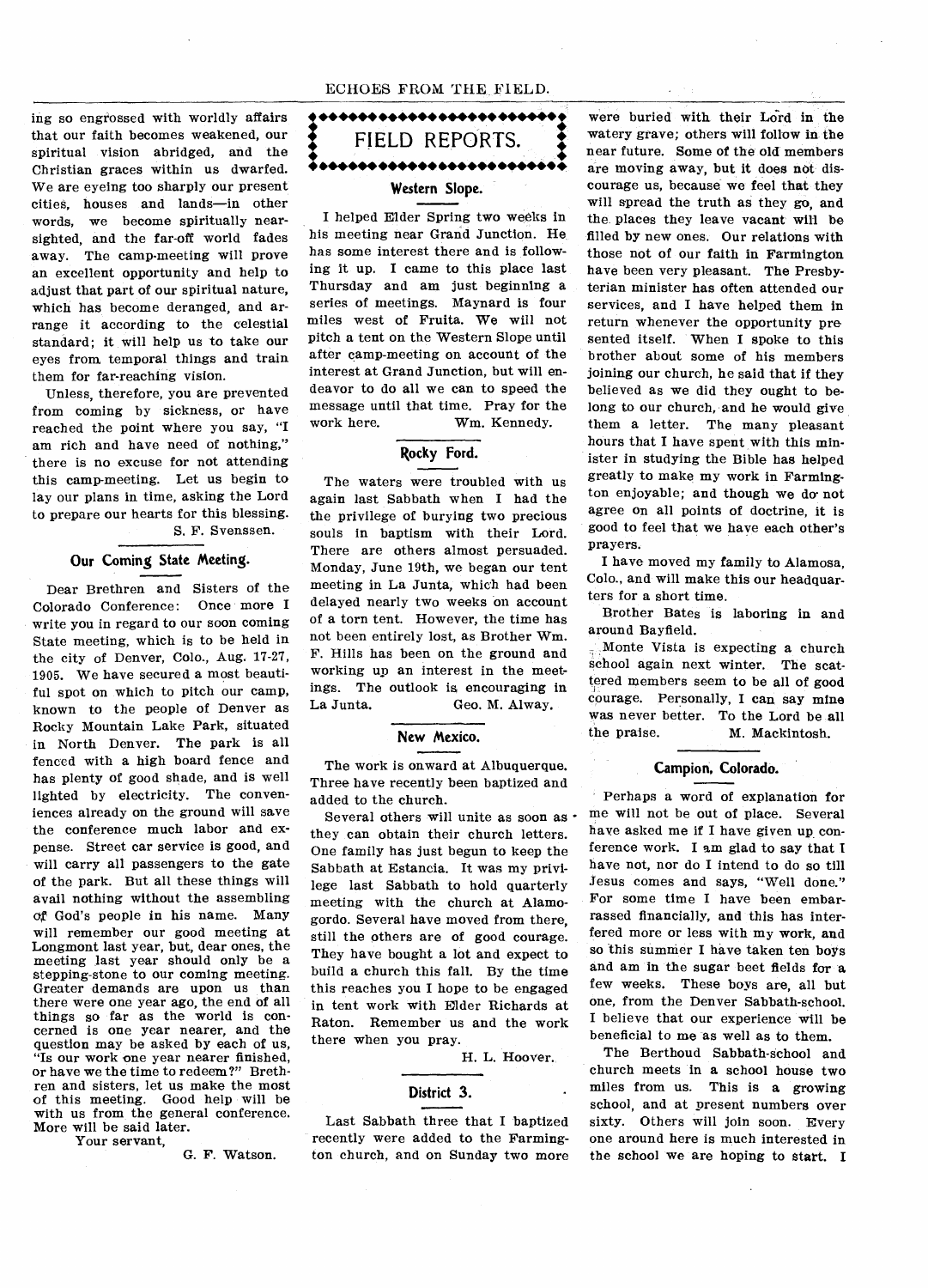have been very much disappointed that more money has not come in so we could begin work on the building. So far not a shovel full of dirt has been moved towards the building, nor can we do so till we have at least seven hundred dollars in cash on hand. More than this has been pledged, but not all paid in. Think of this place often when you pray.

If those writing me would address me at Loveland, Colo., R. F. D. No. 3, their letters would reach me sooner than by sending them to the Denver office. E. E. Farnsworth.

# **Will You Help?**

A few weeks ago I sent a letter to all the young people's societies and Sabbath-schools, asking them to unite in assisting us in what we believe to be a really needy cause. For some time past our Denver Young People's Society has been collecting all the money it could towards supporting a missionary in China. We now have about thirty dollars. Now while I know that this will be a blessing to this society, still we do not want to be selfish and keep all this to ourselves, and so we wish Very much to have all the young people, as well as the older ones, join us and not only support a • missionary in China, but also one in Japan; \$180 a year will do this. If

every one who loves Jesus would *save*  even a few cents it would soon make this amount. The Denver Society and also the Sabbath-school has adopted the "birthday offering" plan, which is as follows: Each Sabbath all who have had a birthday during the week places in the box, that has been prepared for it, as many pennies as he or she is years old. As God has spared us another year is it not a fitting thing that we give him a few pennies to **carry** this same message that we love to those in darkness? How many will help swell this needy fund? Could not each one raise one dollar, or even fifty cents? How much would this make among two thousand of us?

> E. E. Farnsworth. **•**

### **The Conference Academy at Campion.**

Dear Brethren and Sisters: We are doing what we can to get this important institution for the education of our young people open this fall, but things are moving slowly just now because we have decided we will not involve you in debt, but build only as your 'money and pledges come in. If you want the school opened up this fall, and we know you do, it will be necessary for you to make exceptionally earnest efforts to send in money and pledges at once to be used in this great and good work.

We have accepted the plans for a building forty feet square, two stories high, with mansard roof above, making practically three stories, the lower part to be finished for the opening of the school. This will give two good school rooms, besides recitation and cloak rooms, all on the first floor.

We have said to the building committee, "You cannot obligate yourselves above the amount of the pledges, and you cannot begin to build until there is \$700 cash in hand." To all this the committee responded, "Amen." Brethren and sisters, are we right? Will you not stand by us in this? We are sure you will.

But what is the situation? We have begun work on the land. Bro. E. E. Farnsworth has put in and is caring for two acres of strawberries and some raspberries on the school campus. The cash on hand thus far is only \$285, although the pledges are more than three times that amount. Not a stone can be laid until \$415 more in cash has come in. July is here. It would appear that the building must commence in July to be ready for the fall term of school. We cannot call on other States for help. They have their own schools. But we of Colorado are well able to build this school. All we need is to sense the vast importance of such an institution of learning and training, and the Lord will make it possible for us to build it without a debt. Let us set an example to other conferences in this matter that will be an inspiration to them to adopt the same policy. Let all whose hearts the Lord has touched in behalf of this grand enterprise send in their offerings and pledges for the Campion Academy quickly. We cannot realize how much this means to our young people and the finishing up of the Lord's work in the earth.

Send all offerings and pledges to Sister Bertie L. Herrell, stating that they are for the Campion Academy.

Your Brother in the Present Truth, H. Marshall J. Richards, *See.* Colo. Conf. Committee.

### **Railroad Rates to Camp-Meeting.**

Through the blessing of the Lord we are once more favored with a reduced rate to our camp-meeting. The rate will be one and one-fifth fare for the round trip, the same as last year. Please note carefully the following conditions on which the reduced rate may be secured:

Tickets will be sold and certificates granted August 16, 17 and 18. Certificates will be signed on the campground by the conference secretary. Tickets for the return journey can be purchased at one-fifth fare as soon as fifty certificates have been handed in to the writer. Certificates will be good for return trip up to and including Wednesday, August 30.

On August 16th, 17th or 18th purchase a ticket to Denver, taking a certificate from the agent. If your agent is unable to sell a through ticket, purchase a ticket to the junction point, then purchase another ticket to destination, and be sure and get a certificate with each ticket.

The above rates are authorized in Colorado only, but we expect they will bo extended to New Mexico. Announcement of this will be made in the next issue. However, any desiring to come from southern New Mexico should write to the undersigned and arrangements will be made for them.

In compliance with the **request of**  the railroads we shall send a printed slip to the elder of each church, containing instruction in regard to the purchase of tickets. It is necessary that we understand and carry out their instructions, as they will refuse to refund anything on tickets on account of mistakes made by purchaser.

> Meade MacGuire, Conf. Transportation Agent.

### **Obituary.**

Sister E. S. Hover died at her daughter's home at Durango, Colo., on the 7th day of April, having reached her seventieth year. She became a member of the Seventh-day Adventist Church at this place about seven years ago, when Elder Trubey and Dr. Hills were holding tent meetings here. She has been a faithful member since that time, and fell asleep with a bright<br>hope. Annie Fritz. hope. Annie Fritz.